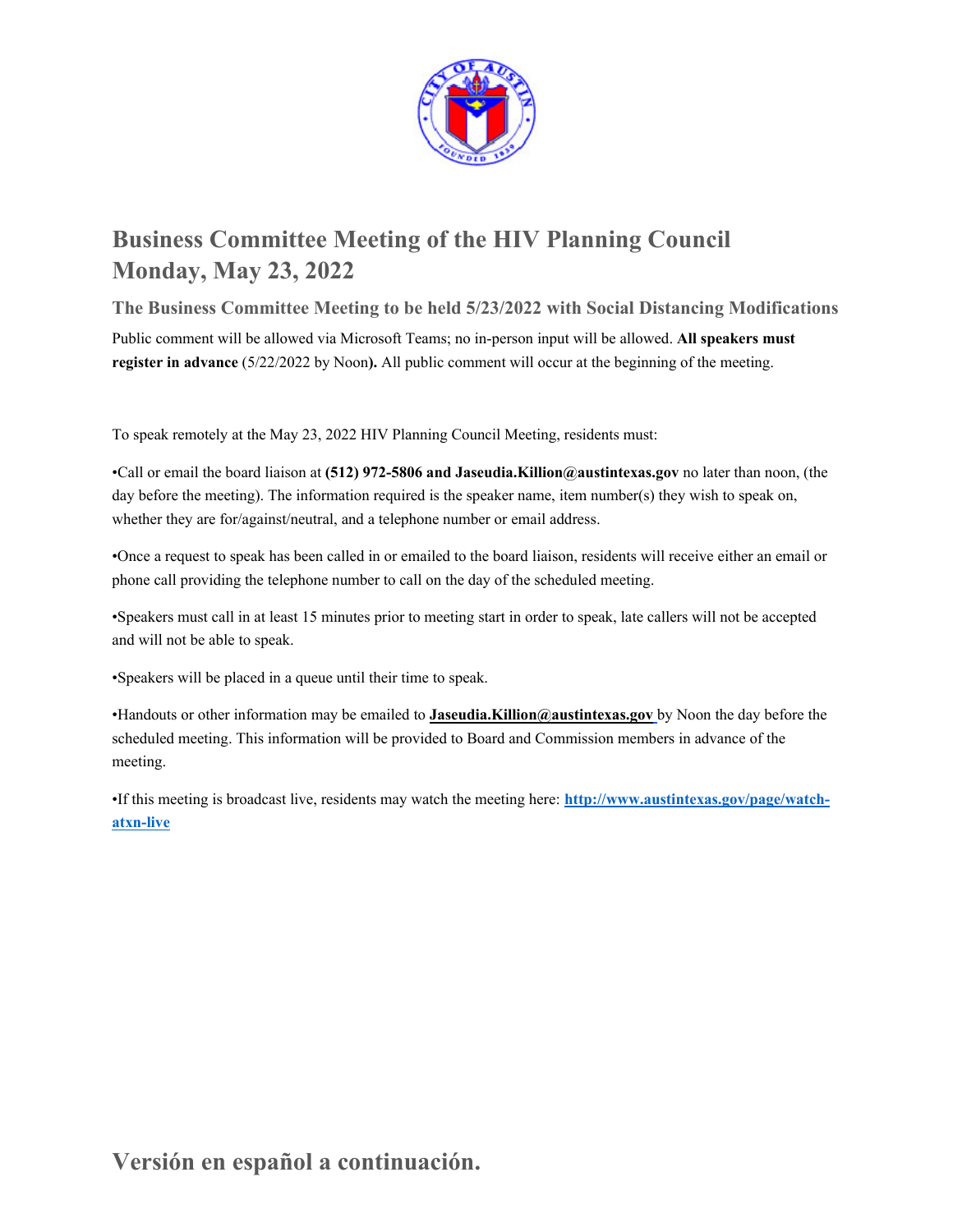

# Reunión del **Business Committee Meeting of the HIV Planning Council**

# FECHA de la reunion (**Lunes**, **25 de Abril, 2022**)

La junta se llevará con modificaciones de distanciamiento social

Se permitirán comentarios públicos por teléfono; no se permitirá ninguna entrada en persona. Todos los oradores deben registrarse con anticipación (**5/22/2022** antes del mediodía). Todos los comentarios públicos se producirán al comienzo de la reunión.

Para hablar de forma remota en la reunión, los miembros del público deben:

• Llame o envíe un correo electrónico al enlace de la junta en **(512) 972-5806 and Jaseudia.Killion@austintexas.gov** a más tardar al mediodía (el día antes de la reunión). La información requerida es el nombre del orador, los números de artículo sobre los que desean hablar, si están a favor / en contra / neutrales, y un número de teléfono o dirección de correo electrónico.

• Una vez que se haya llamado o enviado por correo electrónico una solicitud para hablar al enlace de la junta, los residentes recibirán un correo electrónico o una llamada telefónica con el número de teléfono para llamar el día de la reunión programada.

• Los oradores deben llamar al menos 15 minutos antes del inicio de la reunión para poder hablar, no se aceptarán personas que llamen tarde y no podrán hablar.

• Los oradores se colocarán en una fila hasta que llegue el momento de hablar.

Los folletos u otra información pueden enviarse por correo electrónico a **Jaseudia.Killion@austintexas.gov** antes del mediodía del día anterior a la reunión programada. Esta información se proporcionará a los miembros de la Junta y la Comisión antes de la reunión.

• Si esta reunión se transmite en vivo, los residentes pueden ver la reunión aquí: http://www.austintexas.gov/page/watch-atxn-live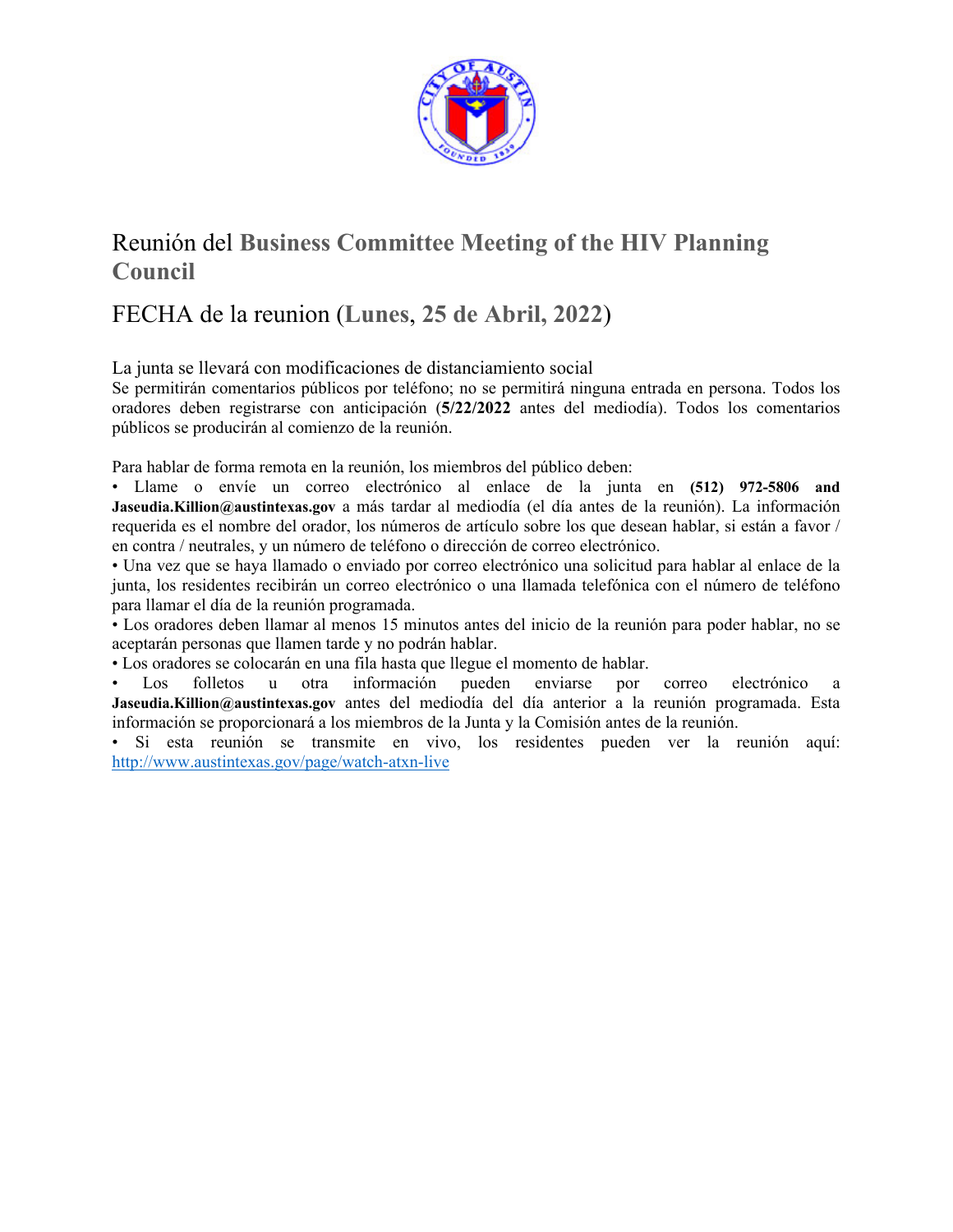

## **AGENDA HIV PLANNING COUNCIL BUSINESS COMMITTEE MEETING Monday, May 23, 2022, 6:00 P.M. Remote via Teams**

## **HIV PLANNING COUNCIL MEMBERS:**

*Chair L.J. Smith, Vice-Chair Tarik Daniels, Secretary Caitlin Simmons, Barry Waller, Brooks Wood, Glenn Crawford, Non-Voting, Jonathan Garcia, Rocky Lane, Non-Voting, Nel-Marinel Hernandez, Steph Adler, Sam Keffler* 

## **AGENDA**

## **PUBLIC COMMUNICATION**

The first 10 speakers signed up no later than noon on **5/22/2022** will each be allowed a threeminute allotment to address their concerns regarding items not posted on the agenda.

## **1. CERTIFICATION OF QUORUM**

### **2. INTRODUCTION/ANNOUNCEMENTS**

a. Introductions

## **3. APPROVAL OF MINUTES**

a. April  $25^{th}$ , 2022

### **4. CONFLICT OF INTEREST DECLARATIONS**

a. Members will declare conflict of interest with relevant agenda items, service categories, and/or service standards

### **5. SPECIAL ELECTION**

- a. HIV Planning Council Vice-Chair election
	- i. Sam Keffler
- b. By-laws and chair discussion

### **6. NEW MEMBERS**

- a. Discussion
	- i. Sharon Zaldivar Alatorre
	- ii. Kristina McClendon
- b. Vote to confirm

## **7. IN-PERSON MEETING SPACES**